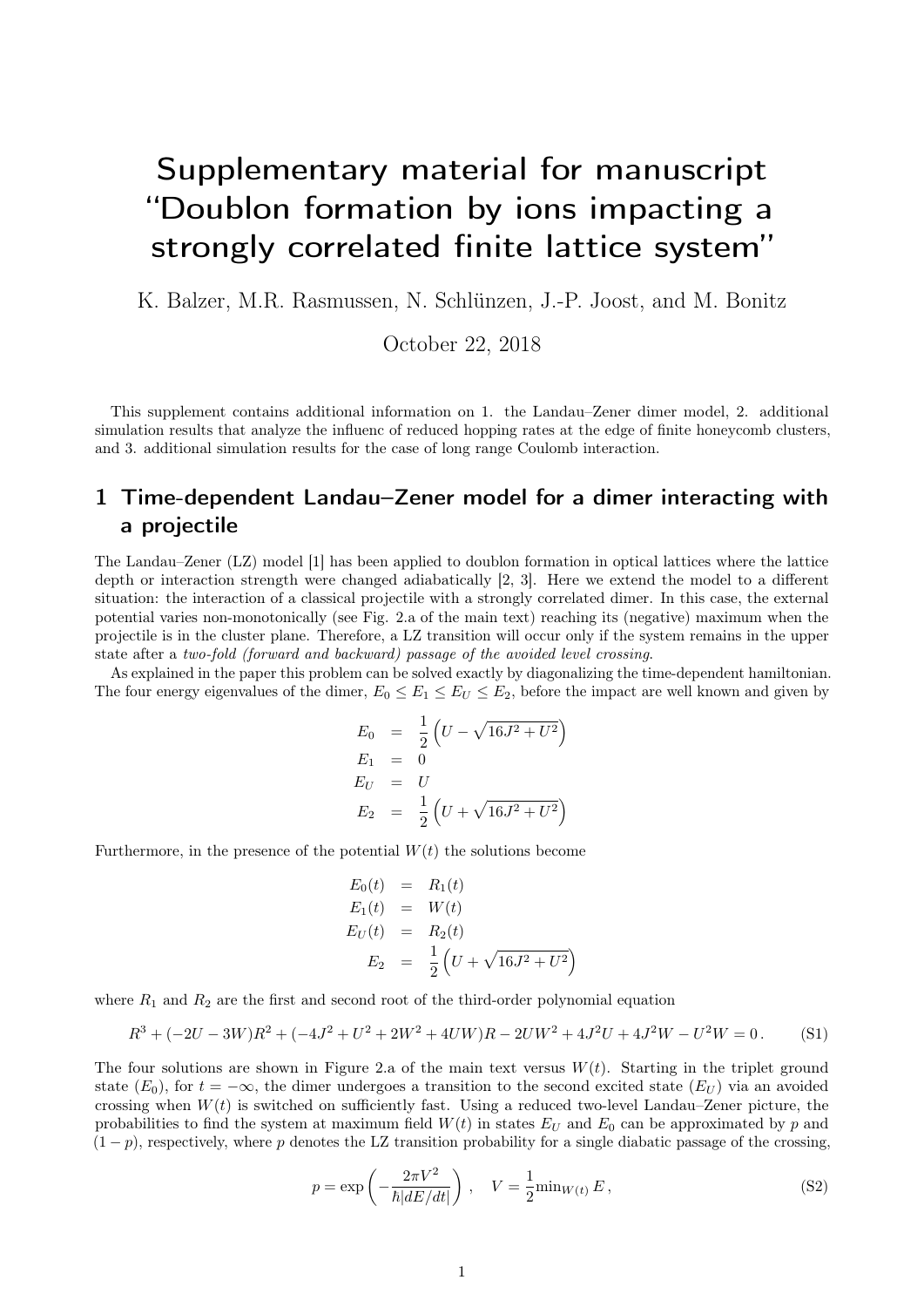and  $E = E_U - E_0$ . To evaluate Eq. (S2) we use  $\frac{dE}{dt} = \frac{dE}{dW}\frac{dW}{dt} = -\frac{dE}{dW}$  $tW(t)$  $\frac{\sqrt{v(t)}}{\tau^2}$ , set  $t = \pm \tau$  [turning points of  $W(t)$  and obtain

$$
p = \exp\left(-\frac{2\pi e^{1/2}V^2\tau}{\hbar W_0|dE/dW|}\right). \tag{S3}
$$

From Fig. 2.b of the main text, we furthermore observe that V and  $dE/dW$  are almost independent of U:  $2V \approx 2.826J$  and  $|dE/dW| \approx 0.976$ , around  $W(t) = -W_0$ , therefore, the probability p only depends (for fixed U) on the duration  $\tau$  of the excitation.

When the projectile is leaving the dimer, the system is then transferred via another avoided level crossing from  $E_0$  at maximum field to  $E_U$  at zero field with a conditional probability  $(1-p)p$  and from  $E_U$  at maximum field to  $E_U$  at zero field with a conditional probability  $p(1-p)$ . The overall probability that the dimer, for  $t = +\infty$ , remains in state  $E_U$  after the twofold (forward and backward) passage of the avoided level crossing can therefore be approximated by:

$$
P_{E_0 \to E_U} = 2p(1 - p), \tag{S4}
$$

With insight from the dimer model, we find parameters for particularly efficient doublon formation in the 12-site cluster of Fig. 1 of the main text: (i) the optimal on-site interaction is  $U^* \approx \frac{1}{2}W^*$ , where  $W^* = Z \cdot 10.8J$ denotes the maximum induced potential averaged over the sites A and B; thus  $U^* = 5.4J$  for  $Z = 1$   $(U^* = 10.8J)$ for  $Z = 2$ ), cf. the thin grey dash-dotted line in Fig. 2.b (2.c). (ii) For  $U = U^*$ , the velocity  $v_z^*$ , that maximizes  $d_{\text{av}}^{\infty}$ , decreases linearly with Z. This follows from the Landau–Zener condition,  $\frac{d}{d\tau}P_{E_0\to E_U}(\tau)=0$ , which is solved by

$$
(\tau^*)^{-1} = \frac{2\pi e^{1/2} V^2}{\hbar W_0 |dE/dt| \log(2)} \propto v_z^* \,. \tag{S5}
$$

#### 2 Impact of reduced hopping rates at the cluster edge

In the main text, we considered the intra-cluster hopping to be uniform and isotropic. However, it is well known that sites at the cluster edges may have a different connectivity or a specific saturation [4], leading to a modified hopping to neighboring sites. In Fig. S1, we analyze the effect of anisotropy on the doublon formation mechanism by reducing the hopping parameter between the A sites in the 12-site cluster of Fig. 1 of the main text to a value  $J' < J$ , according to a larger, spatial separation of the A sites compared to the distance AB. We find similar results for  $d_{av}^{\infty}$  as a function of the ion velocity  $v_z$  for a charge with  $Z = 1$ , where the doublon yield is rather low. On the other hand, for  $Z = 2$ , the doublon number appears even larger, as the reduction of the hopping makes the system more similar to the Hubbard dimer, where a maximum double occupation of 0.5 can be achieved by our excitation protocol as shown in Fig. 2.c, d.

#### 3 NEGF results for Coulomb interaction. Correlation effects

In the main text, we presented in Fig. 4 results of nonequilibrium Green functions (NEGF) simulations for the asymptotic mean doublon number as a result of a sequence of excitations with Gaussian time-dependence that all occurred on one site. While this protocol is the easiest to test in an optical lattice setup, for ion stopping in a correlated finite condensed matter system the projectile-electron interaction is, of course, Coulombic. To test what is the effect of the long-range Coulomb interaction on the doublon formation scenario here we repeat the simulations using the Coulomb potential between ion and the electrons. The quantitative results depend on a large variety of parameters including the impact point (and its possilble variation) and the timing of the subsequent impacts. For better comparison with the results in the main text we retain equal time intervals between impacts and use the same impact point – in the cluster center, as in Fig. 1. The NEGF simulations used second order Born selfenergies within the generalized Kadanoff-Baym ansatz as described in Refs. [5, 6]. The high accuracy of these simulations was verified by benchmarks against DMRG results in Ref. [7]. The comparison with the results presented in Fig. 4 reveals that all trends reported in the main text remain valid also for Coulomb interaction. In fact, the long-range character of the projectile-electron interaction even enhances doublon production since the projectile interacts simultaneously with many electrons and thereby deposits more energy.

The figure also contains results of a time-dependent Hartree–Fock calculation (inset of lower figure) that exhibits completely wrong behavior as it neglects correlation effects that are of crucial importance for the present dynamics. Already the initial state (half filling) reveals the incorrect mean doublon number,  $d_{av}^{\text{HF}}(0) = 0.25$ because, in Hartree–Fock,  $d_i^{\text{HF}} = \langle \hat{n}_{i\uparrow} \rangle \langle \hat{n}_{i\downarrow} \rangle$ , cf. Eq. (2). Thus,  $d_{\text{av}}^{\text{HF}}$  only follows the one-particle density which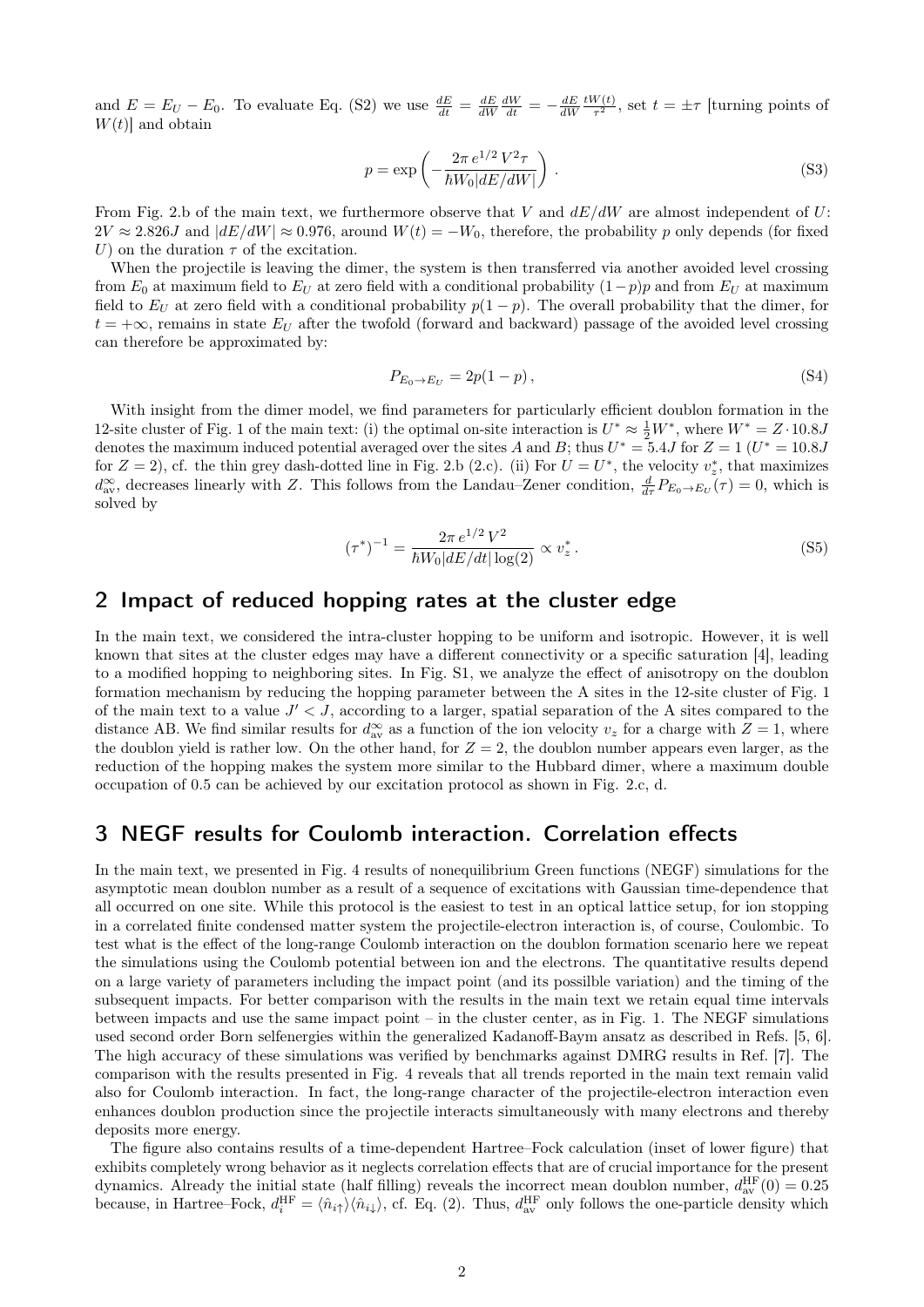

Figure S1: Ion-impact induced doublon formation in the two-dimensional Hubbard nano-cluster of Fig. 1 of the main text at  $U = 10J$ , where we have reduced the hopping amplitude between the A sites (along the edges of the 12-site cluster) from J to  $J' = 0.5J$  (dashed) and  $J' = 0.1J$  (dotted), respectively. The red (blue) lines show  $d_{av}^{\infty}$  as function of the projectile's velocity  $v_z$  for a positive charge of  $Z = 1$  ( $Z = 2$ ). A reduced hopping at the edges favors doublon excitation in finite clusters, in particular for high projectile charge, except for very small velocities.

exhibits a completely different time dependence than the correlated doublon number, cf. Fig. 1.a. This confirms that the present scenario, in particular, the Landau–Zener transition (see above) is a correlation effect.

### **References**

- [1] L.D. Landau, Zur Theorie der Energieübertragung. II, Phys. Z. Sowjetunion 2, 46 (1932); G. Zener, Non-adiabatic crossing of energy levels, Proc. R. Soc. A 137, 696 (1932).
- [2] M. Schecter and A. Kamenev, Forming doublons by a quantum quench, Phys. Rev. A 85, 043623 (2012).
- [3] A.R. Kolovsky and D.N. Maksimov, Mott-insulator state of cold atoms in tilted optical lattices: Doublon dynamics and multilevel Landau-Zener tunneling, Phys. Rev. A 94, 043630 (2016).
- [4] T. Wassmann, A.P. Seitsonen, A.M. Saitta, M. Lazzeri, and F. Mauri, Structure, Stability, Edge States, and Aromaticity of Graphene Ribbons, Phys. Rev. Lett. 101, 096402 (2008).
- [5] K. Balzer and M. Bonitz, Nonequilibrium Green's Functions Approach to Inhomogeneous Systems, Lecture Notes in Physics, Springer, vol. 867 (2013).
- [6] N. Schlünzen, S. Hermanns, M. Bonitz, and C. Verdozzi, Dynamics of strongly correlated fermions ab initio results for two and three dimensions, Phys. Rev. B 93, 035107 (2016).
- [7] N. Schlünzen, J.-P. Joost, F. Heidrich-Meisner, and M. Bonitz, Nonequilibrium dynamics in the onedimensional Fermi-Hubbard model: A comparison of the nonequilibrium Green functions approach and the density matrix renormalization group method, Phys. Rev. B 95, 165139 (2017).